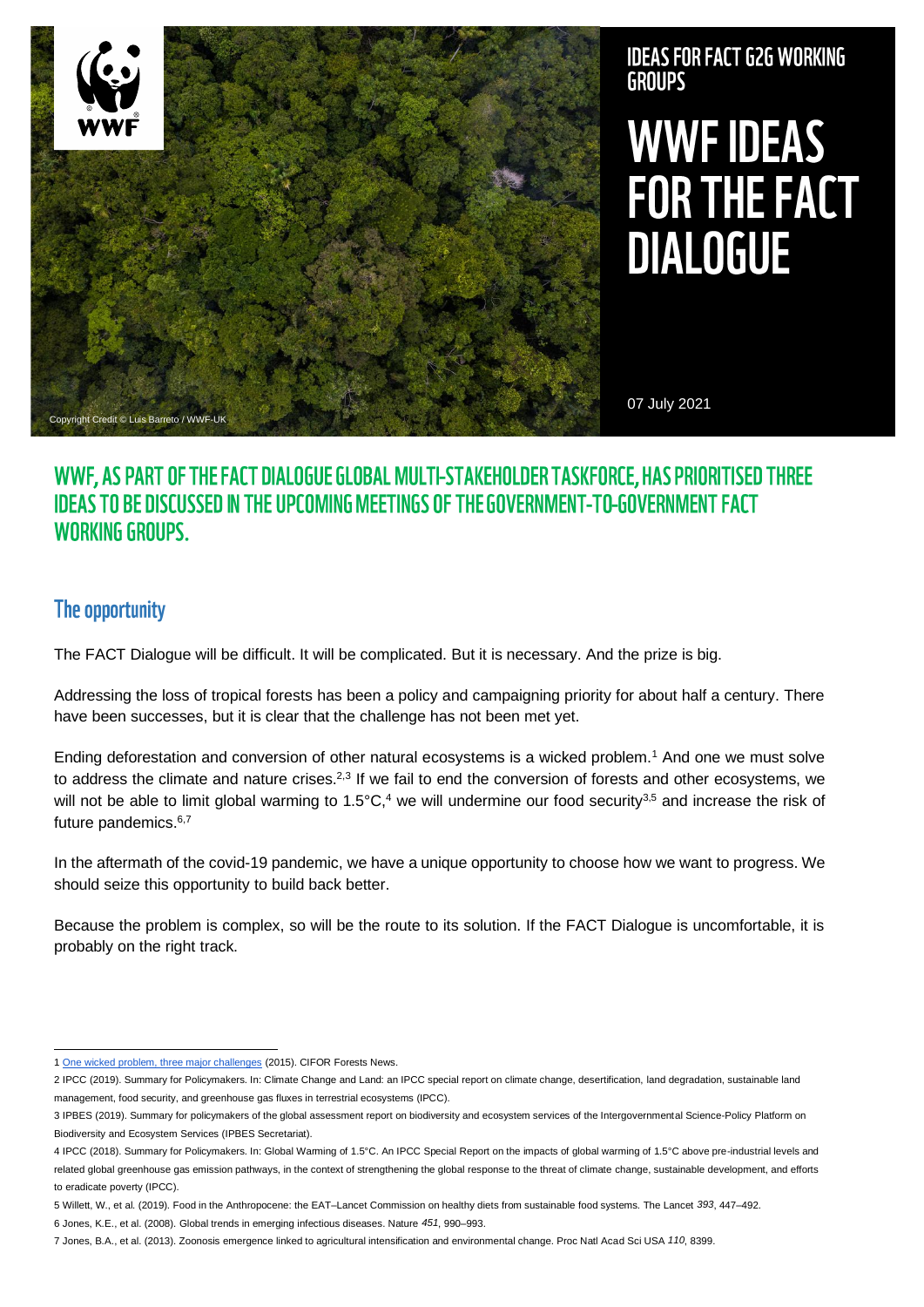Those pioneers who lead a successful initiative to unearth and address the deep-rooted causes behind deforestation and the conversion of other ecosystems will be remembered in history. The co-chairs and participants in the FACT Dialogue have a chance to be those pioneers.

Many approaches have been tried before. None have worked on their own. But the right combination of solutions might.

The FACT Dialogue offers the opportunity for the main global economies, commodity producers and forest nations to come together and take action. Aligned policies and legislations are essential to halting deforestation and other negative impacts from supply chains and to put us all on the right path, towards a more sustainable and equitable future while equally addressing the current climate and nature emergencies.

### **Proposals**

A broad set of actions will be needed, as outlined in the briefing note 'What WWF wants from the Forest, Agriculture and Commodity Trade (FACT) Dialogue' (attached). Specifically, here we choose to highlight the following three key ideas to be discussed in the government-to-government technical working groups:

**1) Consumer countries coming together to adopt legally-binding demand-side measures to ensure trade supports only products not associated with deforestation, conversion of other natural ecosystems, harmful agricultural practices and human rights abuses.**

To ensure that we limit global warming to 1.5°C, bend the curve on biodiversity loss and secure resilient production systems we need to reduce the impacts of production and consumption globally by half.<sup>8</sup> This means countries not only need to take action to reduce the impact of what they produce domestically but also to ensure products they import are produced sustainably.

Markets have a key role in driving the demand for sustainable production. There is momentum in some key consumer countries (e.g., in China<sup>9</sup>, the EU<sup>10</sup>, the UK<sup>11</sup>, and the US<sup>12</sup>) for strengthening and increasing the ambition of sustainability criteria within import standards, adopting legislation on imported commodities, such as due diligence obligations on companies importing forest-risk commodities and other binding trade standards.

FACT participating countries that are large importers should seize this opportunity to come together as a coalition and agree on a timeline (by no later than 2022) and minimum criteria for adopting aligned policies and legislations to ensure trade supports only products and embedded materials that are not associated with deforestation, conversion of other natural ecosystems, harmful agricultural practices and human rights abuses. Ensuring governments alignment on the requirements of relevant legislations and trade standards and implementing systems to enforce and monitor these is critical to guaranteeing effective implementation and desired global impact. Moreover, due diligence obligations should be aligned with the UN Guiding Principles on Business and Human Rights. Adopting strong and aligned due diligence obligations and core trade standards<sup>13</sup> would facilitate implementation and compliance by global companies, as well as help avoiding leakage of

<sup>8</sup> WWF and Metabolic (2020) [Halving the footprint of production and consumption.](https://wwfeu.awsassets.panda.org/downloads/halvingfootprint_report_wwf_metabolic.pdf)

<sup>9</sup> [Chinese Sustainable Meat Declaration s](https://www.wwf.org.br/?61882/China-Meat-Association-And-Its-64-Chinese-Company-Members-Jointly-Announce-Chinese-Sustainable-Meat-Declaration-with-WWF)igned by over 60 companies in 2017.

<sup>10</sup> [EU Communication \(2019\) on Stepping up EU Action to Protect and Restore the World's Forests.](https://ec.europa.eu/environment/forests/eu_comm_2019.htm)

<sup>11</sup> [UK due diligence bill and other measures to tackle nature destruction abroad,](https://www.gov.uk/government/news/government-sets-out-world-leading-new-measures-to-protect-rainforests) proposed in 2020.

<sup>12</sup> [Senator Schatz's Bill](https://eia-global.org/reports/20210303-tackling-global-deforestation-letter) (2021) an[d California's Deforestation-free Procurement Act](https://leginfo.legislature.ca.gov/faces/billTextClient.xhtml?bill_id=202120220AB416) (passed in 2021).

<sup>13</sup> Due diligence requirements put obligations on companies to ensure that their supply chains are free of deforestation and other harmful environmental or social practices. Core environmental standards ensure that only products which fulfil minimum sustainability requirements are allowed to be sold in the consumer country, whether these are products from import or produced domestically. They create obligations on the state to ensure that it does not allow imports to undermine its environmental goals, and that environmental impact is not offshored.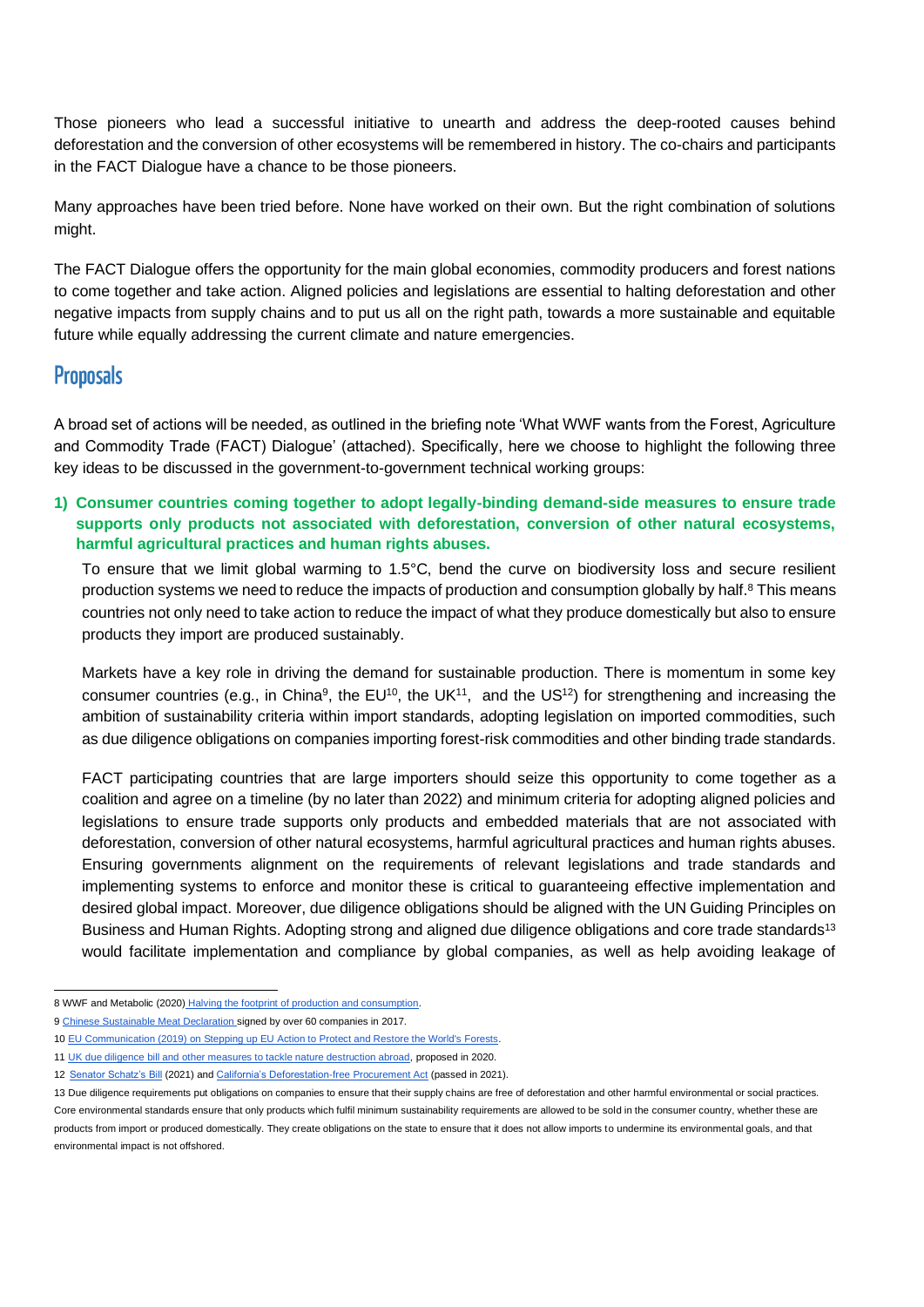products tainted with deforestation, conversion, harmful agricultural practices and human rights abuses into markets with lower environmental and human rights standards and safeguards.

#### [Additional information:

On due diligence: [Addressing the EU's role in the destruction and degradation of natural forests and natural](https://wwfeu.awsassets.panda.org/downloads/11022021wwf_position_8_asks___final_version.pdf)  [ecosystems,](https://wwfeu.awsassets.panda.org/downloads/11022021wwf_position_8_asks___final_version.pdf) [A Blueprint for Responsible Business,](https://www.wwf.org.uk/sites/default/files/2020-09/WW2006-01%20WWF%20report%20setting%20v12%20FINAL.pdf) [UN Guiding Principles on Business and Human Rights.](https://www.ohchr.org/Documents/Publications/GuidingPrinciplesBusinessHR_EN.pdf) On core standards: [the Twin Track approach](https://www.wwf.org.uk/sites/default/files/2021-03/WWF%20Parliamentary%20Briefing_twin%20track%20approach.pdf) to international and domestic standards; [report](https://www.clientearth.org/latest/documents/environmental-standards-for-uk-agriculture-in-a-new-trade-policy-framework/) on how core environmental standards could be designed.]

#### **2) Supporting producer countries' transition to sustainable production.**

Recognizing the rights and imperatives for (producer) countries to develop their agriculture and forestry sectors, financial and technical support and incentives must be developed and made available, in parallel with the development of the due diligence and import standards described above. This will be critical to supporting nature-positive economic development - moving from a conversion economy to a restoration economy.

Nature positive economic development, meaning economic growth that is decoupled from conversion and deforestation and free from human rights abuses, should include the rehabilitation of degraded land along with the adoption of sustainable agricultural best practices. There is sufficient degraded land available to expand production in many producer landscapes and smart agriculture approaches (e.g. regenerative agriculture) that can support a transition to sustainable production, without the need to further convert natural ecosystems. Nevertheless, rehabilitating degraded land (instead of converting ecosystems), putting in place new sustainable agricultural practices, and enabling access to markets, all require up front investment.

Much of the current international climate finance and other incentives (e.g. LEAF Coalition) are based on results-based payments, which, although helpful, do not provide the resources for the up-front investments that are usually out of reach of many producer countries. This creates a financing gap that could prevent countries from pursuing these transitions.

WWF proposes a coordinated effort towards financing transitions in landscapes with both demand for agricultural growth and a high risk of conversion of natural ecosystems. FACT participating countries should agree on an enabling and time-bound action plan for providing financial incentives and other support to allow producers to transition to sustainable agriculture and upscale rehabilitation, restoration and conservation and efforts in key producer landscapes at risk of conversion.14,15 Other actors, such as commodity buyers and traders and financial institutions should be part of this action plan, first by reducing their impact on both climate and nature, as well as contributing with additional finance (e.g. grants, concessional loans) and promoting sustainable market demand. Besides financial incentives, international cooperation should help develop the enabling conditions necessary to deliver the incentives on the ground, such as strengthening governance, creating easier mechanisms to access finance, and securing monitoring and verification systems to track progress.

[Additional information[: Plan for at-risk Landscapes,](https://www.wwf.org.uk/sites/default/files/2021-05/WWF_UK_2021_Plan_at_risk%20Landscapes.pdf) WWF's Systemic Nature-based solutions - COP26 briefing (attached)]

<sup>14</sup> Pacheco, P. et al. (2021)[. Deforestation fronts: drivers and responses in a changing world.p](https://wwfint.awsassets.panda.org/downloads/deforestation_fronts___drivers_and_responses_in_a_changing_world___full_report_1.pdf)df (WWF).

<sup>15</sup> WWF and RSPB's 2020[. Riskier Business: the UK's overseas land footprint.](https://www.wwf.org.uk/riskybusiness)